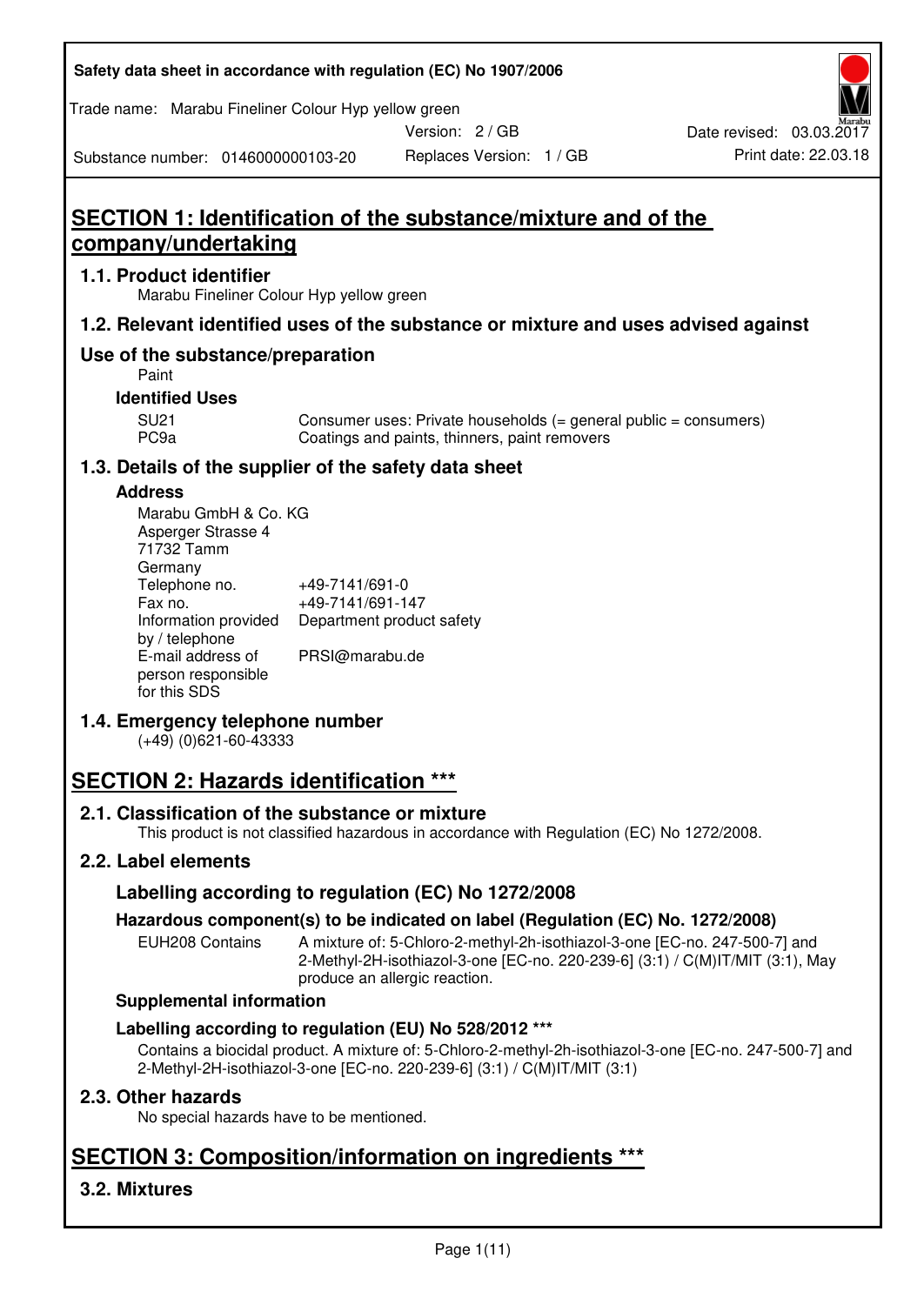| Safety data sheet in accordance with regulation (EC) No 1907/2006                                                                                                                  |                                                                                                                        |                              |                                                      |                                                                  |      |                                                  |
|------------------------------------------------------------------------------------------------------------------------------------------------------------------------------------|------------------------------------------------------------------------------------------------------------------------|------------------------------|------------------------------------------------------|------------------------------------------------------------------|------|--------------------------------------------------|
| Trade name: Marabu Fineliner Colour Hyp yellow green                                                                                                                               |                                                                                                                        | Version: 2/GB                |                                                      |                                                                  |      |                                                  |
| Substance number: 0146000000103-20                                                                                                                                                 |                                                                                                                        |                              |                                                      | Replaces Version: 1 / GB                                         |      | Date revised: 03.03.2017<br>Print date: 22.03.18 |
| <b>Chemical characterization</b><br>Paint based on water                                                                                                                           |                                                                                                                        |                              |                                                      |                                                                  |      |                                                  |
| <b>Hazardous ingredients</b>                                                                                                                                                       |                                                                                                                        |                              |                                                      |                                                                  |      |                                                  |
| <b>Ethanediol</b><br>CAS No.<br>EINECS no.<br>Registration no.<br>Concentration                                                                                                    | $107 - 21 - 1$<br>203-473-3<br>01-2119456816-28<br>$>=$                                                                | $\mathbf{1}$                 | $\lt$                                                | 10                                                               | $\%$ |                                                  |
| Classification (Regulation (EC) No. 1272/2008)                                                                                                                                     | Acute Tox. 4<br>STOT RE <sub>2</sub>                                                                                   |                              | H302<br>H373                                         |                                                                  |      |                                                  |
| <b>Bronopol (INN)</b><br>CAS No.<br>EINECS no.<br>Concentration                                                                                                                    | $52 - 51 - 7$<br>200-143-0<br>$>=$                                                                                     | 0,01                         | $\lt$                                                | 0,1                                                              | $\%$ |                                                  |
| Classification (Regulation (EC) No. 1272/2008)                                                                                                                                     | Eye Dam. 1<br>Skin Irrit. 2<br>STOT SE3<br>Acute Tox. 4<br>Acute Tox. 4<br>Aquatic Acute 1<br><b>Aquatic Chronic 1</b> |                              | H318<br>H315<br>H335<br>H302<br>H312<br>H400<br>H410 |                                                                  |      |                                                  |
| Concentration limits (Regulation (EC) No. 1272/2008)                                                                                                                               | Aquatic Acute 1<br><b>Aquatic Chronic</b>                                                                              | H400<br>H410                 | $M = 10$<br>$M = 1$                                  |                                                                  |      |                                                  |
| A mixture of: 5-Chloro-2-methyl-2h-isothiazol-3-one [EC-no. 247-500-7] and<br>2-Methyl-2H-isothiazol-3-one [EC-no. 220-239-6] (3:1) / C(M)IT/MIT (3:1)<br>CAS No.<br>Concentration | 55965-84-9                                                                                                             |                              |                                                      |                                                                  |      |                                                  |
|                                                                                                                                                                                    |                                                                                                                        |                              | $\,<\,$                                              | 0,0015                                                           | $\%$ |                                                  |
| Classification (Regulation (EC) No. 1272/2008)                                                                                                                                     | Acute Tox. 3<br>Aquatic Chronic 1<br>Aquatic Acute 1<br>Skin Sens. 1<br>Skin Corr. 1B<br>Acute Tox. 3<br>Acute Tox. 3  |                              | H331<br>H410<br>H400<br>H317<br>H314<br>H311<br>H301 |                                                                  |      |                                                  |
| Concentration limits (Regulation (EC) No. 1272/2008)                                                                                                                               | Skin Corr. 1B<br>Eye Irrit. 2<br>Skin Irrit. 2<br>Skin Sens. 1                                                         | H314<br>H319<br>H315<br>H317 | $>= 0,6$                                             | $\epsilon = 0.06 < 0.6$<br>$\epsilon = 0.06 < 0.6$<br>$= 0,0015$ |      |                                                  |
| <b>Further ingredients ***</b>                                                                                                                                                     |                                                                                                                        |                              |                                                      |                                                                  |      |                                                  |
| Glycerol<br>CAS No.<br>EINECS no.<br>Concentration                                                                                                                                 | $56 - 81 - 5$<br>200-289-5<br>$>=$                                                                                     | 10                           | $\,<\,$                                              | 25                                                               | $\%$ | $[3]$                                            |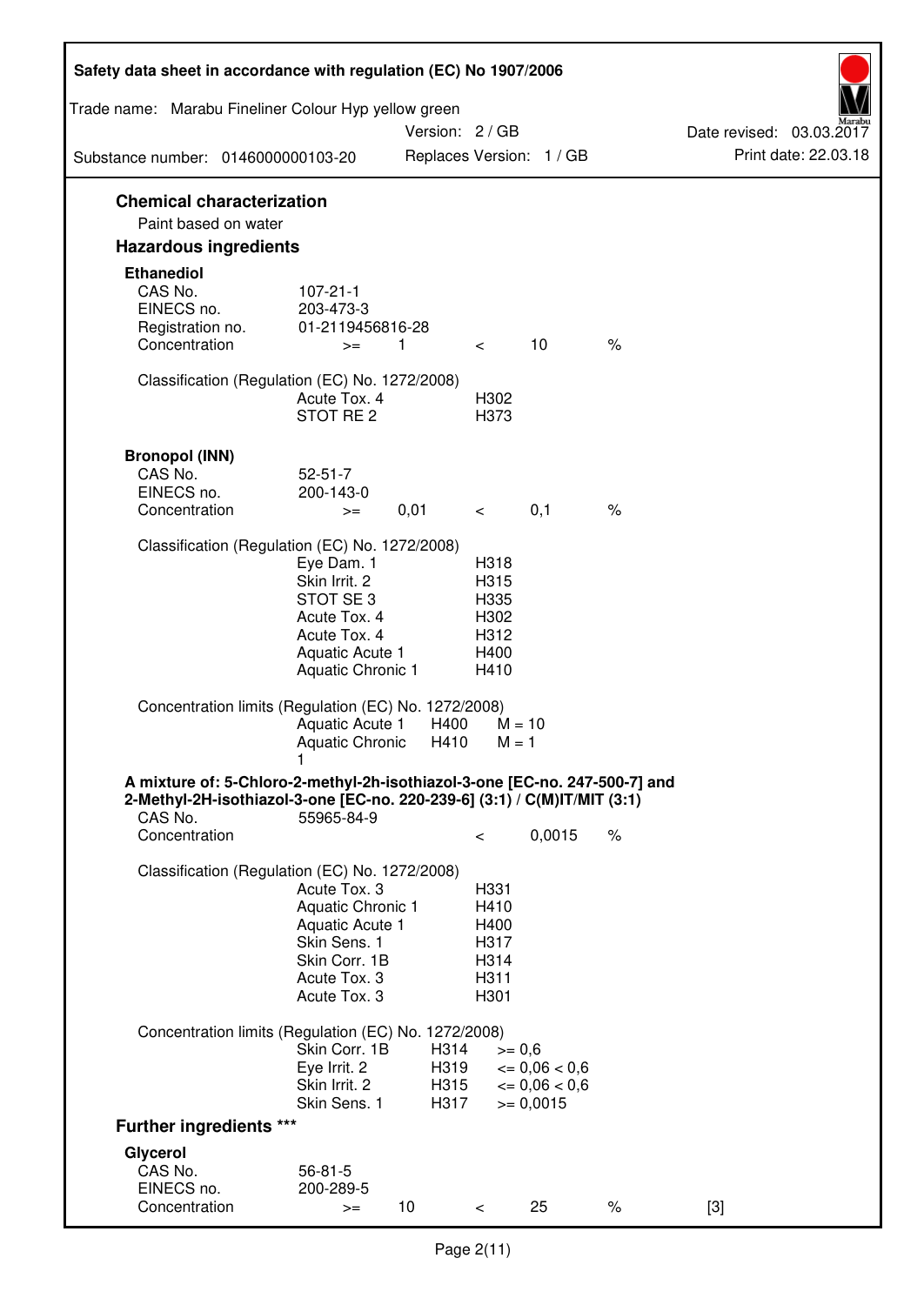| Safety data sheet in accordance with regulation (EC) No 1907/2006                                                                                                   |                          |                          |
|---------------------------------------------------------------------------------------------------------------------------------------------------------------------|--------------------------|--------------------------|
| Trade name: Marabu Fineliner Colour Hyp yellow green                                                                                                                |                          |                          |
|                                                                                                                                                                     | Version: 2 / GB          | Date revised: 03.03.2017 |
| Substance number: 0146000000103-20                                                                                                                                  | Replaces Version: 1 / GB | Print date: 22.03.18     |
|                                                                                                                                                                     |                          |                          |
| $\star$                                                                                                                                                             |                          |                          |
| $\star$                                                                                                                                                             |                          |                          |
| $\star$<br>[3] Substance with occupational exposure limits                                                                                                          |                          |                          |
| <b>SECTION 4: First aid measures</b>                                                                                                                                |                          |                          |
| 4.1. Description of first aid measures                                                                                                                              |                          |                          |
| After skin contact                                                                                                                                                  |                          |                          |
| Wash with plenty of water and soap. Do NOT use solvents or thinners.                                                                                                |                          |                          |
| After eye contact                                                                                                                                                   |                          |                          |
| Separate eyelids, wash the eyes thoroughly with water (15 min.). In case of irritation consult an oculist.                                                          |                          |                          |
| <b>After ingestion</b><br>Rinse mouth thoroughly with water. If larger amounts are swallowed or in the event of symptoms take                                       |                          |                          |
| medical treatment.                                                                                                                                                  |                          |                          |
| 4.2. Most important symptoms and effects, both acute and delayed<br>Until now no symptoms known so far.                                                             |                          |                          |
| 4.3. Indication of any immediate medical attention and special treatment needed                                                                                     |                          |                          |
| Hints for the physician / treatment                                                                                                                                 |                          |                          |
| Treat symptomatically                                                                                                                                               |                          |                          |
| <b>SECTION 5: Firefighting measures</b>                                                                                                                             |                          |                          |
| 5.1. Extinguishing media                                                                                                                                            |                          |                          |
| Suitable extinguishing media<br>Carbon dioxide, Foam, Sand, Water                                                                                                   |                          |                          |
| 5.2. Special hazards arising from the substance or mixture<br>In the event of fire the following can be released: Carbon monoxide (CO); Carbon dioxide (CO2); dense |                          |                          |
| black smoke                                                                                                                                                         |                          |                          |
| 5.3. Advice for firefighters                                                                                                                                        |                          |                          |
| <b>Other information</b>                                                                                                                                            |                          |                          |
| Collect contaminated fire-fighting water separately, must not be discharged into the drains.                                                                        |                          |                          |
| <b>SECTION 6: Accidental release measures</b>                                                                                                                       |                          |                          |
| 6.1. Personal precautions, protective equipment and emergency procedures<br>No particular measures required.                                                        |                          |                          |
| <b>6.2. Environmental precautions</b><br>No particular measures required.                                                                                           |                          |                          |
| 6.3. Methods and material for containment and cleaning up                                                                                                           |                          |                          |

Clean preferably with a detergent - avoid use of solvents.

## **6.4. Reference to other sections**

Information regarding Safe handling, see Section 7. Information regarding personal protective measures, see Section 8. Information regarding waste disposal, see Section 13.

# **SECTION 7: Handling and storage**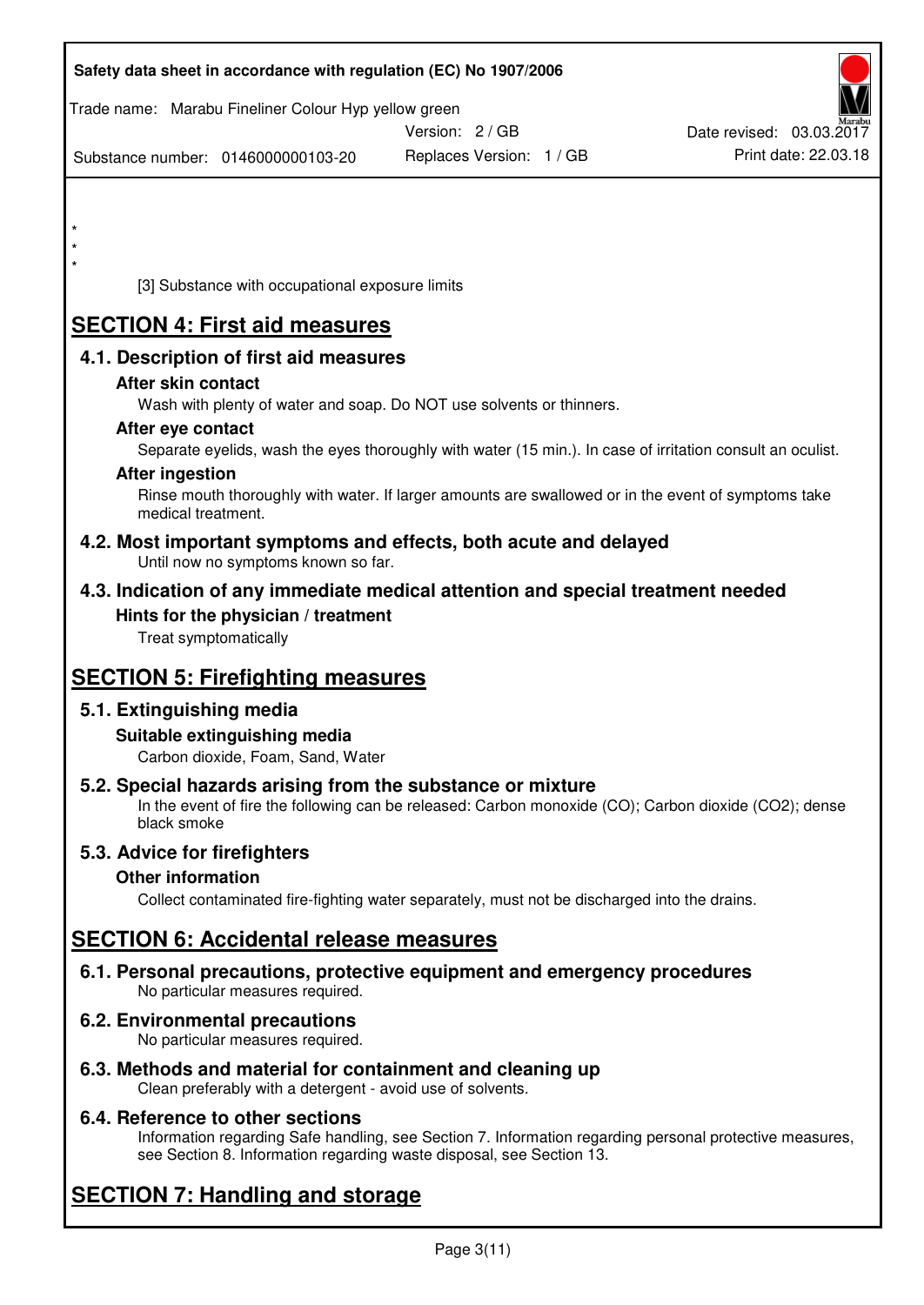| Safety data sheet in accordance with regulation (EC) No 1907/2006                                        |                           |                                |                          |
|----------------------------------------------------------------------------------------------------------|---------------------------|--------------------------------|--------------------------|
| Trade name: Marabu Fineliner Colour Hyp yellow green                                                     |                           |                                |                          |
|                                                                                                          |                           | Version: 2 / GB                | Date revised: 03.03.2017 |
| Substance number: 0146000000103-20                                                                       |                           | Replaces Version: 1 / GB       | Print date: 22.03.18     |
| 7.1. Precautions for safe handling                                                                       |                           |                                |                          |
| <b>Advice on safe handling</b>                                                                           |                           |                                |                          |
| Avoid skin and eye contact. Smoking, eating and drinking shall be prohibited in application area.        |                           |                                |                          |
| Advice on protection against fire and explosion<br>No special measures required.                         |                           |                                |                          |
| Classification of fires / temperature class / Ignition group / Dust explosion class<br>Temperature class | T <sub>2</sub>            |                                |                          |
| 7.2. Conditions for safe storage, including any incompatibilities                                        |                           |                                |                          |
| Requirements for storage rooms and vessels                                                               |                           |                                |                          |
| Store in frostfree conditions.                                                                           |                           |                                |                          |
| Storage class according to TRGS 510                                                                      |                           |                                |                          |
| Storage class according to<br><b>TRGS 510</b>                                                            | 12                        | Non-combustible liquids        |                          |
| 7.3. Specific end use(s)<br>Paint                                                                        |                           |                                |                          |
| <b>SECTION 8: Exposure controls/personal protection</b>                                                  |                           |                                |                          |
| 8.1. Control parameters                                                                                  |                           |                                |                          |
| <b>Exposure limit values</b>                                                                             |                           |                                |                          |
| <b>Ethanediol</b>                                                                                        |                           |                                |                          |
| List                                                                                                     | EH40                      |                                |                          |
| <b>Type</b>                                                                                              | WEL                       |                                |                          |
| Value<br>Skin resorption / sensibilisation: Sk;                                                          | 10<br><b>Status: 2011</b> | mg/m <sup>3</sup>              |                          |
| Glycerol                                                                                                 |                           |                                |                          |
| List                                                                                                     | EH40                      |                                |                          |
| Type                                                                                                     | <b>WEL</b>                |                                |                          |
| Value<br><b>Status: 2011</b>                                                                             | 10                        | mg/m <sup>3</sup>              |                          |
| <b>Other information</b>                                                                                 |                           |                                |                          |
| There are not known any further control parameters.                                                      |                           |                                |                          |
| Derived No/Minimal Effect Levels (DNEL/DMEL)                                                             |                           |                                |                          |
| <b>Ethanediol</b>                                                                                        |                           |                                |                          |
| Type of value                                                                                            |                           | Derived No Effect Level (DNEL) |                          |
| Reference group                                                                                          | Worker                    |                                |                          |
| Duration of exposure                                                                                     | Long term                 |                                |                          |
| Route of exposure<br>Mode of action                                                                      | inhalative                |                                |                          |
|                                                                                                          |                           |                                |                          |
|                                                                                                          | Local effects             |                                |                          |
| Concentration                                                                                            | 35                        |                                | mg/m <sup>3</sup>        |
| Type of value                                                                                            |                           | Derived No Effect Level (DNEL) |                          |
| Reference group                                                                                          | Worker                    |                                |                          |
| Duration of exposure<br>Route of exposure                                                                | Long term<br>dermal       |                                |                          |
| Mode of action                                                                                           | Systemic effects          |                                |                          |
| Concentration                                                                                            | 106                       |                                | mg/kg                    |
| Type of value                                                                                            |                           | Derived No Effect Level (DNEL) |                          |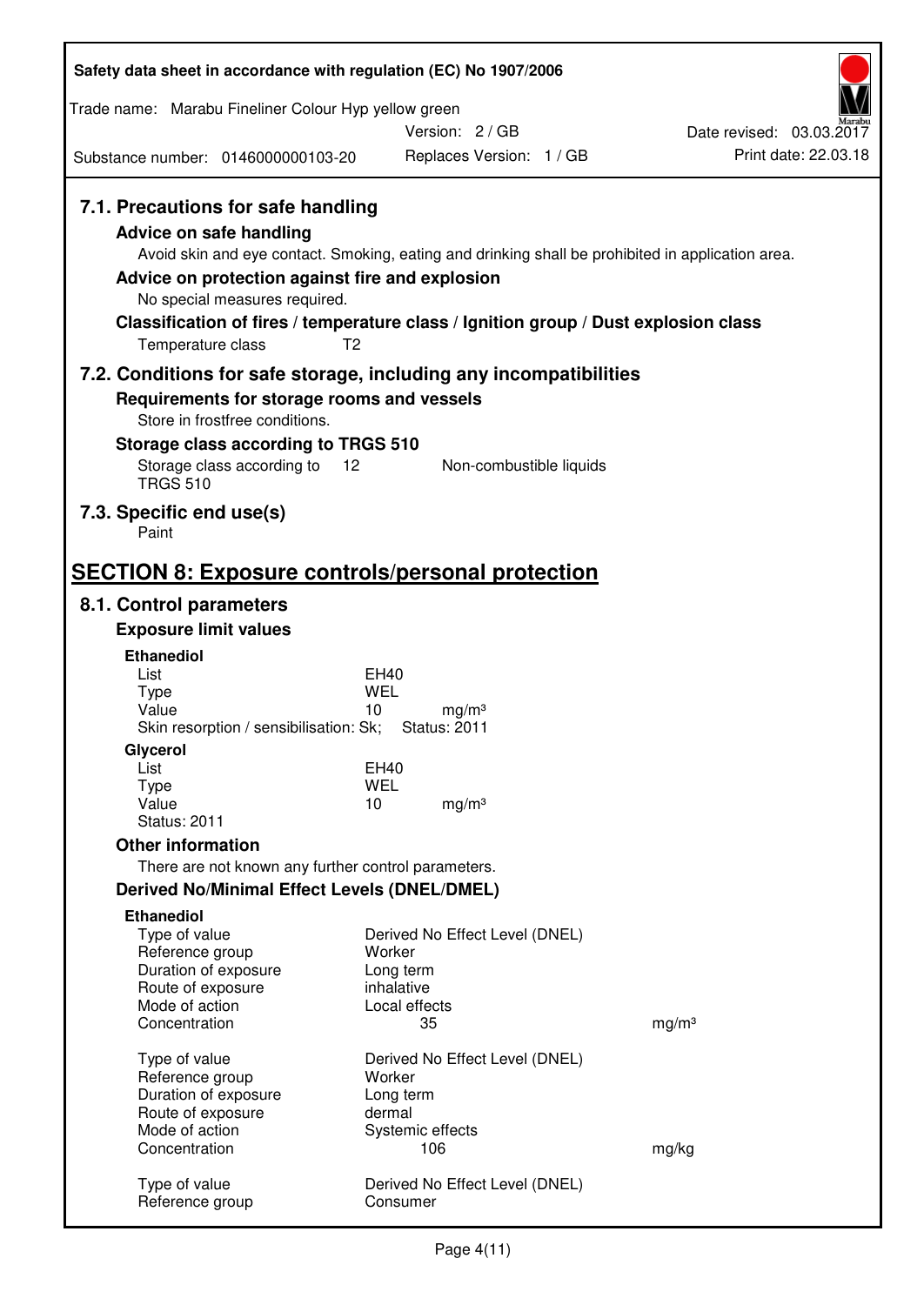| Safety data sheet in accordance with regulation (EC) No 1907/2006                                                                                |                         |                                |                          |
|--------------------------------------------------------------------------------------------------------------------------------------------------|-------------------------|--------------------------------|--------------------------|
| Trade name: Marabu Fineliner Colour Hyp yellow green                                                                                             |                         | Version: 2/GB                  | Date revised: 03.03.2017 |
| Substance number: 0146000000103-20                                                                                                               |                         | Replaces Version: 1 / GB       | Print date: 22.03.18     |
| Duration of exposure<br>Route of exposure                                                                                                        | Long term<br>inhalative |                                |                          |
| Mode of action                                                                                                                                   | Local effects           |                                |                          |
| Concentration                                                                                                                                    | 7                       |                                | mg/m <sup>3</sup>        |
| Type of value                                                                                                                                    |                         | Derived No Effect Level (DNEL) |                          |
| Reference group                                                                                                                                  | Consumer                |                                |                          |
| Duration of exposure                                                                                                                             | Long term               |                                |                          |
| Route of exposure                                                                                                                                | dermal                  |                                |                          |
| Mode of action                                                                                                                                   | Systemic effects        |                                |                          |
| Concentration                                                                                                                                    | 53                      |                                | mg/kg                    |
| <b>Predicted No Effect Concentration (PNEC)</b>                                                                                                  |                         |                                |                          |
| <b>Ethanediol</b>                                                                                                                                |                         |                                |                          |
| Type of value                                                                                                                                    | <b>PNEC</b>             |                                |                          |
| <b>Type</b><br>Concentration                                                                                                                     | Freshwater<br>10        |                                | mg/l                     |
|                                                                                                                                                  |                         |                                |                          |
| Type of value                                                                                                                                    | <b>PNEC</b>             |                                |                          |
| <b>Type</b>                                                                                                                                      | Saltwater               |                                |                          |
| Concentration                                                                                                                                    | 1                       |                                | mg/l                     |
| Type of value                                                                                                                                    | <b>PNEC</b>             |                                |                          |
| <b>Type</b>                                                                                                                                      |                         | Water (intermittent release)   |                          |
| Concentration                                                                                                                                    | 10                      |                                | mg/l                     |
| Type of value                                                                                                                                    | <b>PNEC</b>             |                                |                          |
| <b>Type</b>                                                                                                                                      |                         | Sewage treatment plant (STP)   |                          |
| Concentration                                                                                                                                    |                         | 199,5                          | mg/l                     |
| Type of value                                                                                                                                    | <b>PNEC</b>             |                                |                          |
| Type                                                                                                                                             |                         | Freshwater sediment            |                          |
| Concentration                                                                                                                                    | 37                      |                                | mg/kg                    |
| Type of value                                                                                                                                    | <b>PNEC</b>             |                                |                          |
| Type                                                                                                                                             | Marine sediment         |                                |                          |
| Concentration                                                                                                                                    |                         | 3,7                            | mg/kg                    |
|                                                                                                                                                  | <b>PNEC</b>             |                                |                          |
| Type of value<br><b>Type</b>                                                                                                                     | Soil                    |                                |                          |
| Concentration                                                                                                                                    |                         | 1,53                           | mg/kg                    |
|                                                                                                                                                  |                         |                                |                          |
| 8.2. Exposure controls                                                                                                                           |                         |                                |                          |
| <b>Exposure controls</b><br>Provide adequate ventilation.                                                                                        |                         |                                |                          |
| <b>Respiratory protection</b>                                                                                                                    |                         |                                |                          |
| Not necessary.                                                                                                                                   |                         |                                |                          |
| <b>Hand protection</b>                                                                                                                           |                         |                                |                          |
| Not necessary.                                                                                                                                   |                         |                                |                          |
| In case of intensive contact wear protective gloves.                                                                                             |                         |                                |                          |
| There is no one glove material or combination of materials that will give unlimited resistance to any<br>individual or combination of chemicals. |                         |                                |                          |
| For prolonged or repeated handling nitrile rubber gloves with textile undergloves are required.                                                  |                         |                                |                          |
| Material thickness<br>$\, > \,$                                                                                                                  | 0,5                     | mm                             |                          |
| Breakthrough time<br>$\,<\,$                                                                                                                     | 30                      | min                            |                          |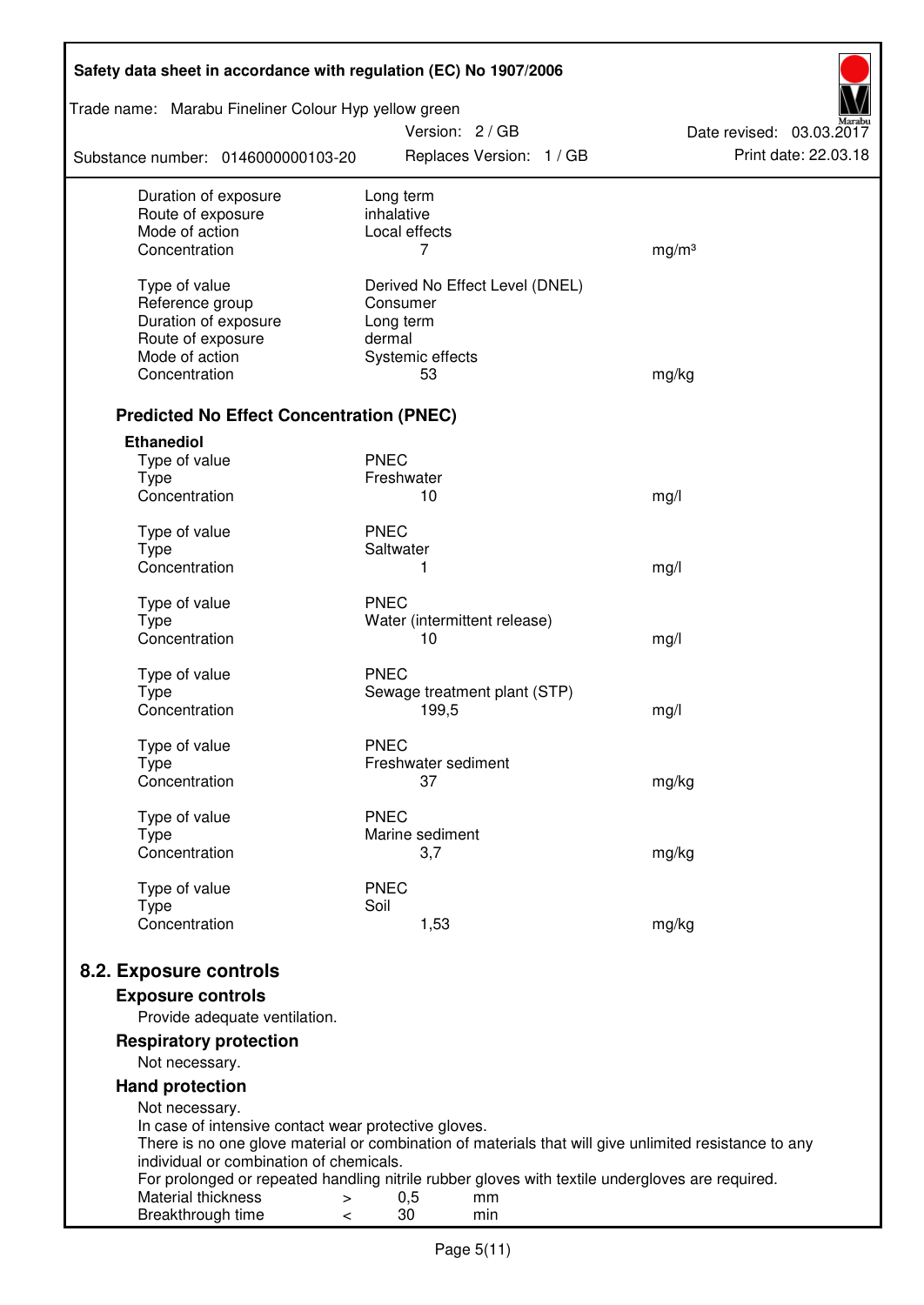| Safety data sheet in accordance with regulation (EC) No 1907/2006                                                                                             |                                                                             |                                 |     |                 |                                                                                                                                                                                                                                                                                                                                                                                                                                                                                                                     |                      |
|---------------------------------------------------------------------------------------------------------------------------------------------------------------|-----------------------------------------------------------------------------|---------------------------------|-----|-----------------|---------------------------------------------------------------------------------------------------------------------------------------------------------------------------------------------------------------------------------------------------------------------------------------------------------------------------------------------------------------------------------------------------------------------------------------------------------------------------------------------------------------------|----------------------|
| Trade name: Marabu Fineliner Colour Hyp yellow green                                                                                                          |                                                                             |                                 |     |                 |                                                                                                                                                                                                                                                                                                                                                                                                                                                                                                                     |                      |
|                                                                                                                                                               |                                                                             | Version: 2 / GB                 |     |                 | Date revised: 03.03.2017                                                                                                                                                                                                                                                                                                                                                                                                                                                                                            |                      |
| Substance number: 0146000000103-20                                                                                                                            |                                                                             | Replaces Version: 1 / GB        |     |                 |                                                                                                                                                                                                                                                                                                                                                                                                                                                                                                                     | Print date: 22.03.18 |
| replacement must be followed.<br>maintenance.<br>once exposure has occurred.<br>Eye protection<br>Not necessary.<br><b>Body protection</b><br>Not applicable. | The breakthrough time must be greater than the end use time of the product. |                                 |     |                 | The instructions and information provided by the glove manufacturer on use, storage, maintenance and<br>Gloves should be replaced regularly and if there is any sign of damage to the glove material.<br>Always ensure that gloves are free from defects and that they are stored and used correctly.<br>The performance or effectiveness of the glove may be reduced by physical/ chemical damage and poor<br>Barrier creams may help to protect the exposed areas of the skin, they should however not be applied |                      |
| <b>SECTION 9: Physical and chemical properties</b>                                                                                                            |                                                                             |                                 |     |                 |                                                                                                                                                                                                                                                                                                                                                                                                                                                                                                                     |                      |
| 9.1. Information on basic physical and chemical properties<br><b>Form</b>                                                                                     | liquid                                                                      |                                 |     |                 |                                                                                                                                                                                                                                                                                                                                                                                                                                                                                                                     |                      |
| <b>Colour</b>                                                                                                                                                 | coloured                                                                    |                                 |     |                 |                                                                                                                                                                                                                                                                                                                                                                                                                                                                                                                     |                      |
| Odour                                                                                                                                                         |                                                                             | odourless                       |     |                 |                                                                                                                                                                                                                                                                                                                                                                                                                                                                                                                     |                      |
| <b>Odour threshold</b>                                                                                                                                        |                                                                             |                                 |     |                 |                                                                                                                                                                                                                                                                                                                                                                                                                                                                                                                     |                      |
| Remarks                                                                                                                                                       |                                                                             | No data available               |     |                 |                                                                                                                                                                                                                                                                                                                                                                                                                                                                                                                     |                      |
| <b>Melting point</b>                                                                                                                                          |                                                                             |                                 |     |                 |                                                                                                                                                                                                                                                                                                                                                                                                                                                                                                                     |                      |
| Remarks                                                                                                                                                       |                                                                             | not determined                  |     |                 |                                                                                                                                                                                                                                                                                                                                                                                                                                                                                                                     |                      |
| <b>Freezing point</b>                                                                                                                                         |                                                                             |                                 |     |                 |                                                                                                                                                                                                                                                                                                                                                                                                                                                                                                                     |                      |
| Remarks                                                                                                                                                       |                                                                             | not determined                  |     |                 |                                                                                                                                                                                                                                                                                                                                                                                                                                                                                                                     |                      |
| Initial boiling point and boiling range                                                                                                                       |                                                                             |                                 |     |                 |                                                                                                                                                                                                                                                                                                                                                                                                                                                                                                                     |                      |
| Value                                                                                                                                                         | appr.                                                                       | 100                             |     | $\rm ^{\circ}C$ |                                                                                                                                                                                                                                                                                                                                                                                                                                                                                                                     |                      |
| Pressure                                                                                                                                                      |                                                                             | 1.013                           | hPa |                 |                                                                                                                                                                                                                                                                                                                                                                                                                                                                                                                     |                      |
| Source                                                                                                                                                        |                                                                             | Literature value                |     |                 |                                                                                                                                                                                                                                                                                                                                                                                                                                                                                                                     |                      |
| <b>Flash point</b>                                                                                                                                            |                                                                             |                                 |     |                 |                                                                                                                                                                                                                                                                                                                                                                                                                                                                                                                     |                      |
| Remarks                                                                                                                                                       |                                                                             | Not applicable                  |     |                 |                                                                                                                                                                                                                                                                                                                                                                                                                                                                                                                     |                      |
| Evaporation rate (ether $= 1$ ) :                                                                                                                             |                                                                             |                                 |     |                 |                                                                                                                                                                                                                                                                                                                                                                                                                                                                                                                     |                      |
| Remarks                                                                                                                                                       |                                                                             | not determined                  |     |                 |                                                                                                                                                                                                                                                                                                                                                                                                                                                                                                                     |                      |
| Flammability (solid, gas)<br>Not applicable                                                                                                                   |                                                                             |                                 |     |                 |                                                                                                                                                                                                                                                                                                                                                                                                                                                                                                                     |                      |
| Upper/lower flammability or explosive limits                                                                                                                  |                                                                             |                                 |     |                 |                                                                                                                                                                                                                                                                                                                                                                                                                                                                                                                     |                      |
| Lower explosion limit                                                                                                                                         | appr.                                                                       | 3,2                             |     |                 | $%$ $(V)$                                                                                                                                                                                                                                                                                                                                                                                                                                                                                                           |                      |
| Upper explosion limit<br>Source                                                                                                                               | appr.                                                                       | 53<br>Literature value          |     |                 | $%$ (V)                                                                                                                                                                                                                                                                                                                                                                                                                                                                                                             |                      |
|                                                                                                                                                               |                                                                             |                                 |     |                 |                                                                                                                                                                                                                                                                                                                                                                                                                                                                                                                     |                      |
| Vapour pressure<br>Value                                                                                                                                      | appr.                                                                       | 23                              |     |                 | hPa                                                                                                                                                                                                                                                                                                                                                                                                                                                                                                                 |                      |
| Temperature                                                                                                                                                   |                                                                             | 20                              | °C  |                 |                                                                                                                                                                                                                                                                                                                                                                                                                                                                                                                     |                      |
| Method                                                                                                                                                        |                                                                             | Value taken from the literature |     |                 |                                                                                                                                                                                                                                                                                                                                                                                                                                                                                                                     |                      |
| <b>Vapour density</b>                                                                                                                                         |                                                                             |                                 |     |                 |                                                                                                                                                                                                                                                                                                                                                                                                                                                                                                                     |                      |
| Remarks                                                                                                                                                       |                                                                             | not determined                  |     |                 |                                                                                                                                                                                                                                                                                                                                                                                                                                                                                                                     |                      |
| <b>Density</b>                                                                                                                                                |                                                                             |                                 |     |                 |                                                                                                                                                                                                                                                                                                                                                                                                                                                                                                                     |                      |
| Remarks                                                                                                                                                       |                                                                             | not determined                  |     |                 |                                                                                                                                                                                                                                                                                                                                                                                                                                                                                                                     |                      |
| Solubility in water                                                                                                                                           |                                                                             |                                 |     |                 |                                                                                                                                                                                                                                                                                                                                                                                                                                                                                                                     |                      |
| Remarks                                                                                                                                                       | miscible                                                                    |                                 |     |                 |                                                                                                                                                                                                                                                                                                                                                                                                                                                                                                                     |                      |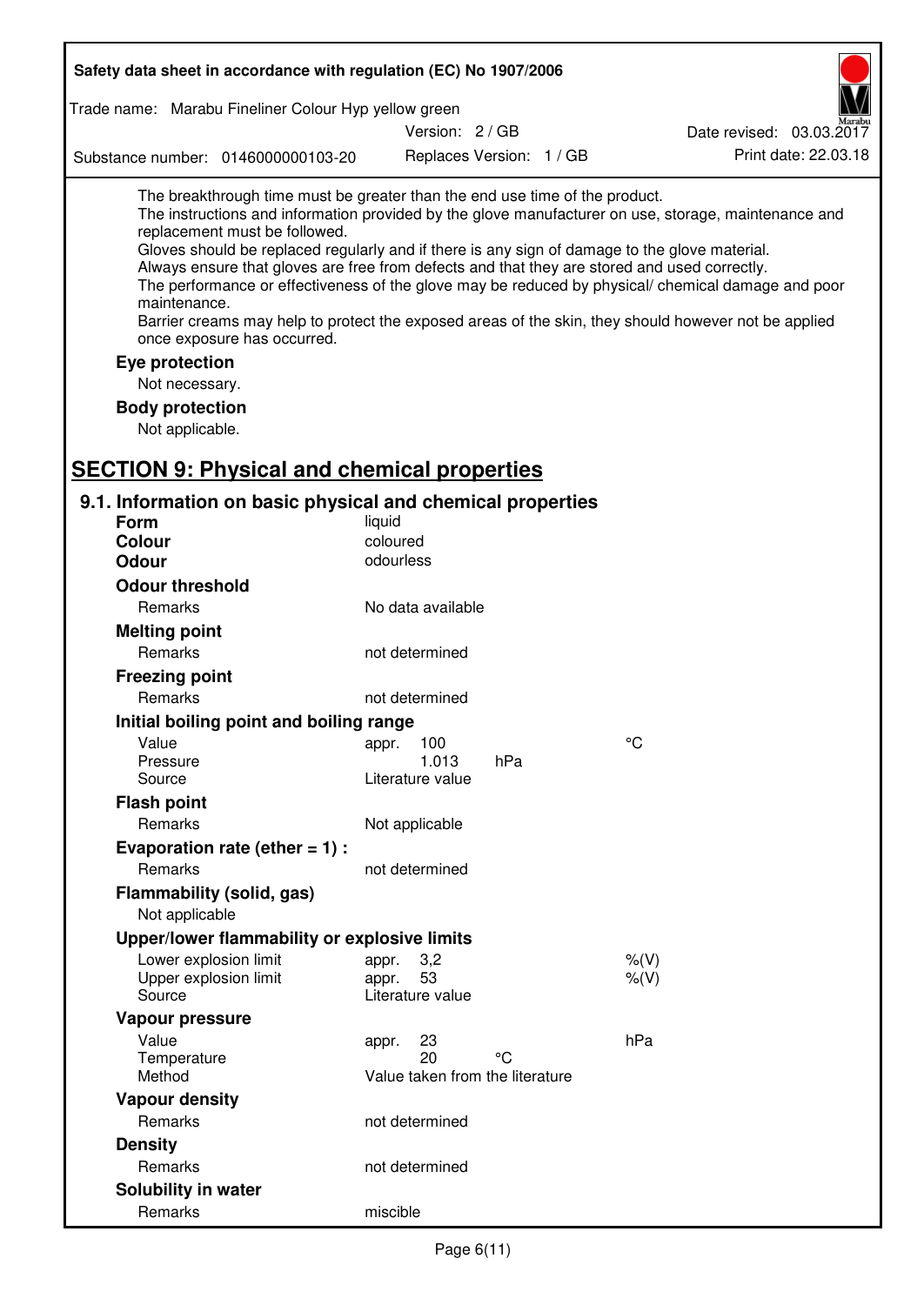| Safety data sheet in accordance with regulation (EC) No 1907/2006                    |                                                                   |                 |                          |
|--------------------------------------------------------------------------------------|-------------------------------------------------------------------|-----------------|--------------------------|
| Trade name: Marabu Fineliner Colour Hyp yellow green                                 | Version: 2 / GB                                                   |                 | Date revised: 03.03.2017 |
| Substance number: 0146000000103-20                                                   | Replaces Version: 1 / GB                                          |                 | Print date: 22.03.18     |
| Ignition temperature                                                                 |                                                                   |                 |                          |
| Value                                                                                | 410<br>appr.                                                      | $\rm ^{\circ}C$ |                          |
| Source                                                                               | Literature value                                                  |                 |                          |
| <b>Viscosity</b>                                                                     |                                                                   |                 |                          |
| Remarks                                                                              |                                                                   |                 |                          |
| Remarks                                                                              | not determined                                                    |                 |                          |
| 9.2. Other information                                                               |                                                                   |                 |                          |
| <b>Other information</b>                                                             |                                                                   |                 |                          |
| None known                                                                           |                                                                   |                 |                          |
|                                                                                      |                                                                   |                 |                          |
| <b>SECTION 10: Stability and reactivity</b>                                          |                                                                   |                 |                          |
| 10.1. Reactivity<br>None                                                             |                                                                   |                 |                          |
| 10.2. Chemical stability<br>No hazardous reactions known.                            |                                                                   |                 |                          |
| 10.3. Possibility of hazardous reactions<br>No hazardous reactions known.            |                                                                   |                 |                          |
| 10.4. Conditions to avoid                                                            |                                                                   |                 |                          |
| No hazardous reactions known.                                                        |                                                                   |                 |                          |
| 10.5. Incompatible materials<br>None                                                 |                                                                   |                 |                          |
| 10.6. Hazardous decomposition products<br>No hazardous decomposition products known. |                                                                   |                 |                          |
| <b>SECTION 11: Toxicological information</b>                                         |                                                                   |                 |                          |
| 11.1. Information on toxicological effects                                           |                                                                   |                 |                          |
| <b>Acute oral toxicity</b>                                                           |                                                                   |                 |                          |
| Remarks                                                                              | Based on available data, the classification criteria are not met. |                 |                          |
| <b>Acute dermal toxicity</b>                                                         |                                                                   |                 |                          |
| Remarks                                                                              | Based on available data, the classification criteria are not met. |                 |                          |
| <b>Acute inhalational toxicity</b>                                                   |                                                                   |                 |                          |
| Remarks                                                                              | Based on available data, the classification criteria are not met. |                 |                          |
| <b>Skin corrosion/irritation</b>                                                     |                                                                   |                 |                          |
| Remarks                                                                              | Based on available data, the classification criteria are not met. |                 |                          |
| Serious eye damage/irritation                                                        |                                                                   |                 |                          |
| Remarks                                                                              | Based on available data, the classification criteria are not met. |                 |                          |
| <b>Sensitization</b>                                                                 |                                                                   |                 |                          |
| Remarks                                                                              | Based on available data, the classification criteria are not met. |                 |                          |
| <b>Mutagenicity</b>                                                                  |                                                                   |                 |                          |
| Remarks                                                                              | Based on available data, the classification criteria are not met. |                 |                          |
| <b>Reproductive toxicity</b>                                                         |                                                                   |                 |                          |
| Remarks                                                                              | Based on available data, the classification criteria are not met. |                 |                          |
| Carcinogenicity                                                                      |                                                                   |                 |                          |
| Remarks                                                                              | Based on available data, the classification criteria are not met. |                 |                          |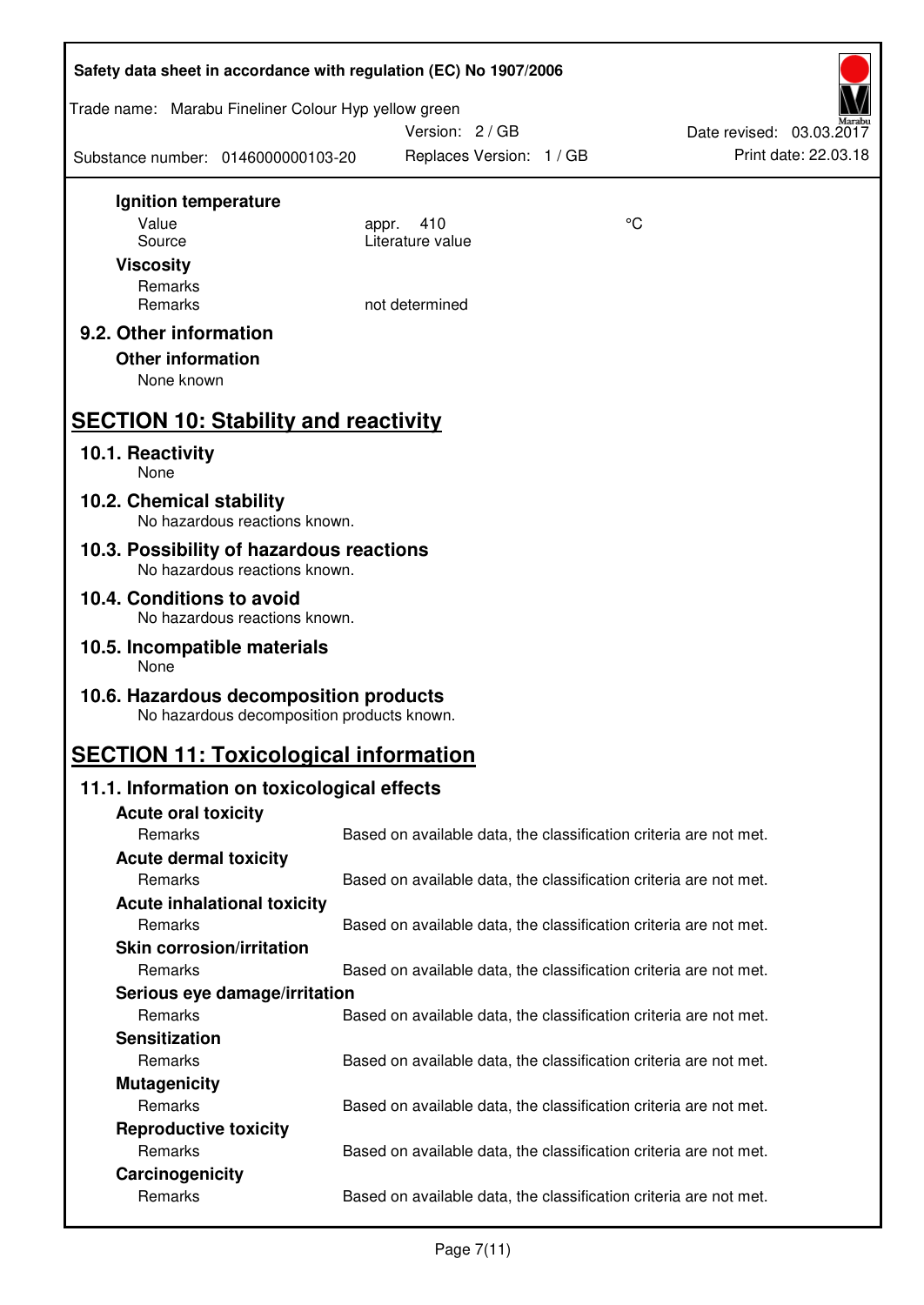#### **Safety data sheet in accordance with regulation (EC) No 1907/2006**

#### Trade name: Marabu Fineliner Colour Hyp yellow green

Version: 2 / GB

Substance number: 0146000000103-20

Replaces Version: 1 / GB Print date: 22.03.18 Date revised: 03.03.2017

## **Specific Target Organ Toxicity (STOT)**

**Single exposure** 

Based on available data, the classification criteria are not met.

**Repeated exposure** 

Remarks Based on available data, the classification criteria are not met.

#### **Aspiration hazard**

Based on available data, the classification criteria are not met.

#### **Experience in practice**

Provided all the recommended protective and safety precautions are taken, experience shows that no risk to health can be expected.

#### **Other information**

There are no data available on the mixture itself. The mixture has been assessed following the additivity method of the GHS/CLP Regulation (EC) No 1272/2008.

## **SECTION 12: Ecological information**

## **12.1. Toxicity**

#### **General information**

There are no data available on the mixture itself.Do not allow to enter drains or water courses.The mixture has been assessed following the summation method of the CLP Regulation (EC) No 1272/2008 and is not classified as dangerous for the environment.

## **12.2. Persistence and degradability**

#### **General information**

There are no data available on the mixture itself.

#### **12.3. Bioaccumulative potential**

#### **General information**

There are no data available on the mixture itself.

#### **12.4. Mobility in soil**

#### **General information**

There are no data available on the mixture itself.

**12.5. Results of PBT and vPvB assessment** 

#### **General information**

There are no data available on the mixture itself.

#### **12.6. Other adverse effects**

#### **General information**

There are no data available on the mixture itself.

# **SECTION 13: Disposal considerations**

## **13.1. Waste treatment methods**

#### **Disposal recommendations for the product**

The product can be placed with other household refuse. Small residues in containers can be washed-out with water and put into the drainage system.

#### **Disposal recommendations for packaging**

Packaging that cannot be cleaned should be disposed off as product waste. Completely emptied packagings can be given for recycling.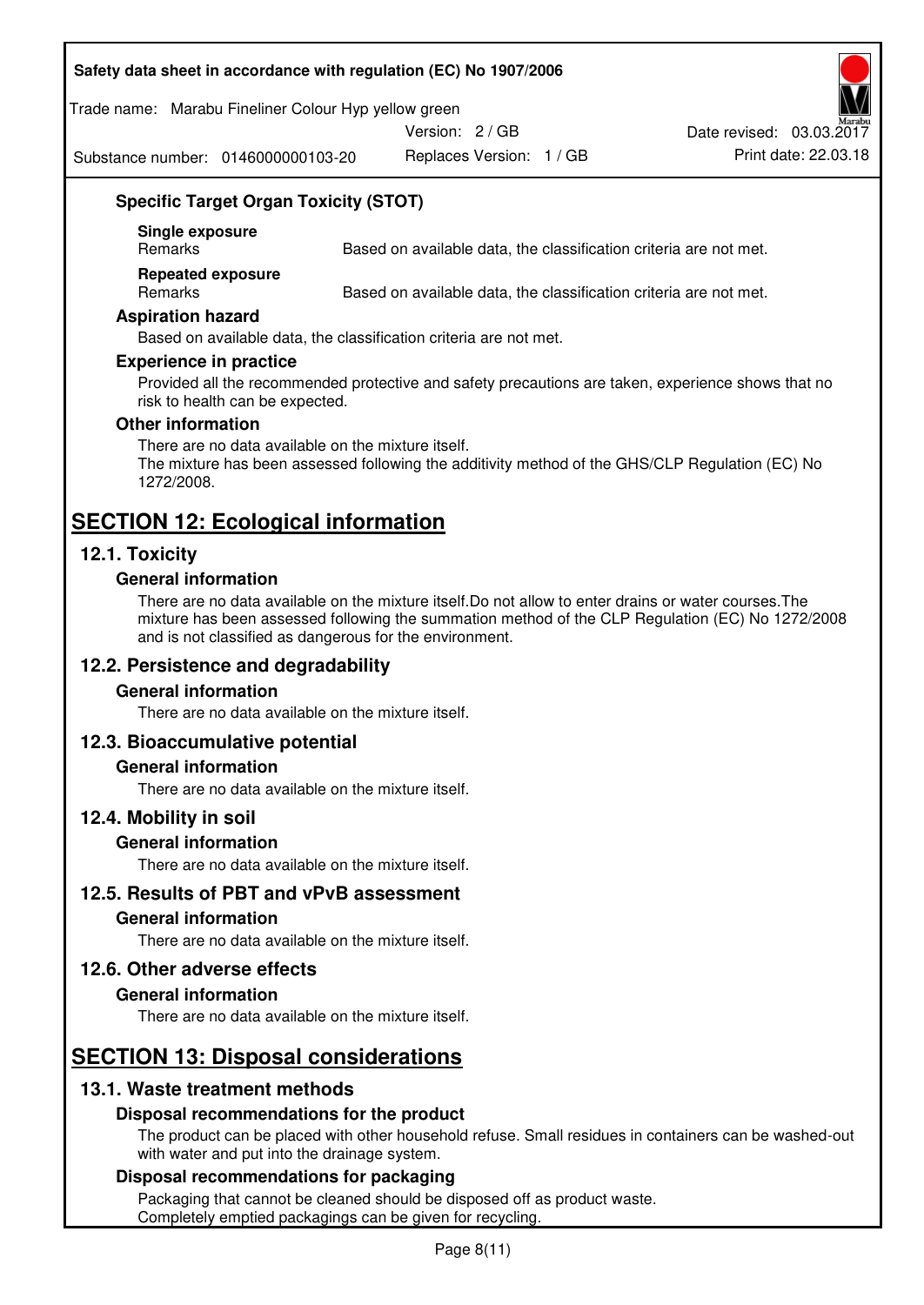| Safety data sheet in accordance with regulation (EC) No 1907/2006                                                     |                                                                                                       |                          |
|-----------------------------------------------------------------------------------------------------------------------|-------------------------------------------------------------------------------------------------------|--------------------------|
| Trade name: Marabu Fineliner Colour Hyp yellow green                                                                  |                                                                                                       |                          |
|                                                                                                                       | Version: 2 / GB                                                                                       | Date revised: 03.03.2017 |
| Substance number: 0146000000103-20                                                                                    | Replaces Version: 1 / GB                                                                              | Print date: 22.03.18     |
| <b>SECTION 14: Transport information</b>                                                                              |                                                                                                       |                          |
| <b>Land transport ADR/RID</b>                                                                                         |                                                                                                       |                          |
| Non-dangerous goods<br>14.1. UN number<br>$UN -$                                                                      |                                                                                                       |                          |
| 14.2. UN proper shipping name                                                                                         |                                                                                                       |                          |
| 14.3. Transport hazard class(es)                                                                                      |                                                                                                       |                          |
| <b>Class</b><br>Label                                                                                                 |                                                                                                       |                          |
| 14.4. Packing group                                                                                                   |                                                                                                       |                          |
| Packing group                                                                                                         |                                                                                                       |                          |
|                                                                                                                       | 0                                                                                                     |                          |
| Transport category<br>14.5. Environmental hazards                                                                     |                                                                                                       |                          |
| <b>Marine transport IMDG/GGVSee</b><br>14.1. UN number<br>$UN -$<br>14.2. UN proper shipping name                     | The product does not constitute a hazardous substance in sea transport.                               |                          |
| 14.3. Transport hazard class(es)                                                                                      |                                                                                                       |                          |
| Class                                                                                                                 |                                                                                                       |                          |
| Subsidiary risk                                                                                                       |                                                                                                       |                          |
| 14.4. Packing group                                                                                                   |                                                                                                       |                          |
| Packing group                                                                                                         |                                                                                                       |                          |
| 14.5. Environmental hazards<br>no                                                                                     |                                                                                                       |                          |
| Air transport ICAO/IATA                                                                                               |                                                                                                       |                          |
| 14.1. UN number<br>$UN -$                                                                                             | The product does not constitute a hazardous substance in air transport.                               |                          |
| 14.2. UN proper shipping name                                                                                         |                                                                                                       |                          |
| 14.3. Transport hazard class(es)                                                                                      |                                                                                                       |                          |
| Class                                                                                                                 |                                                                                                       |                          |
| Subsidiary risk                                                                                                       |                                                                                                       |                          |
| 14.4. Packing group                                                                                                   |                                                                                                       |                          |
| Packing group<br>14.5. Environmental hazards                                                                          |                                                                                                       |                          |
| Information for all modes of transport<br>14.6. Special precautions for user<br>Transport within the user's premises: | Always transport in closed containers that are upright and secure.                                    |                          |
|                                                                                                                       | Ensure that persons transporting the product know what to do in the event of an accident or spillage. |                          |
| <b>Other information</b>                                                                                              |                                                                                                       |                          |
| no                                                                                                                    | 14.7. Transport in bulk according to Annex II of Marpol and the IBC Code                              |                          |
|                                                                                                                       |                                                                                                       |                          |
| <b>SECTION 15: Regulatory information ***</b>                                                                         |                                                                                                       |                          |
| 15.1. Safety, health and environmental regulations/legislation specific for the substance                             |                                                                                                       |                          |

ī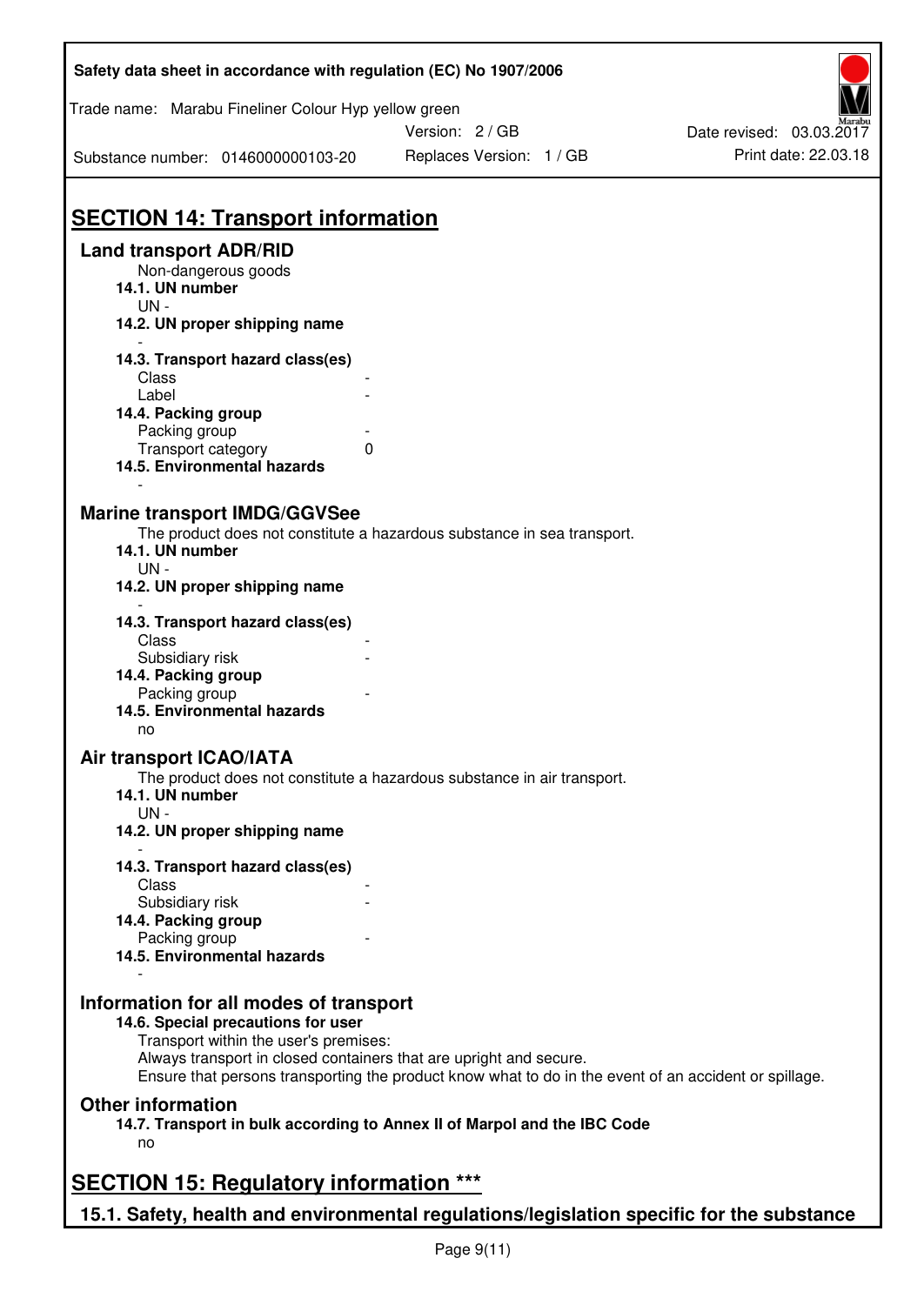| Safety data sheet in accordance with regulation (EC) No 1907/2006                                                                                                                                                                                                                                                                                                                                                                                                 |                                                            |      |                                                                                                                                                                                                         |
|-------------------------------------------------------------------------------------------------------------------------------------------------------------------------------------------------------------------------------------------------------------------------------------------------------------------------------------------------------------------------------------------------------------------------------------------------------------------|------------------------------------------------------------|------|---------------------------------------------------------------------------------------------------------------------------------------------------------------------------------------------------------|
| Trade name: Marabu Fineliner Colour Hyp yellow green                                                                                                                                                                                                                                                                                                                                                                                                              |                                                            |      |                                                                                                                                                                                                         |
| Substance number: 0146000000103-20                                                                                                                                                                                                                                                                                                                                                                                                                                | Version: 2 / GB<br>Replaces Version: 1 / GB                |      | Date revised: 03.03.2017<br>Print date: 22.03.18                                                                                                                                                        |
| or mixture                                                                                                                                                                                                                                                                                                                                                                                                                                                        |                                                            |      |                                                                                                                                                                                                         |
| <b>VOC ***</b>                                                                                                                                                                                                                                                                                                                                                                                                                                                    |                                                            |      |                                                                                                                                                                                                         |
| VOC (EU)                                                                                                                                                                                                                                                                                                                                                                                                                                                          | $\mathbf 0$                                                | $\%$ |                                                                                                                                                                                                         |
| <b>Other information</b>                                                                                                                                                                                                                                                                                                                                                                                                                                          |                                                            |      |                                                                                                                                                                                                         |
| All components are contained in the TSCA inventory or exempted.<br>All components are contained in the AICS inventory.<br>All components are contained in the PICCS inventory.<br>All components are contained in the DSL inventory.<br>All components are contained in the IECSC inventory.<br>All components are contained in the NZIOC inventory.<br>All components are contained in the ENCS inventory.<br>All components are contained in the ECL inventory. |                                                            |      |                                                                                                                                                                                                         |
| 15.2. Chemical safety assessment<br>For this preparation a chemical safety assessment has not been carried out.                                                                                                                                                                                                                                                                                                                                                   |                                                            |      |                                                                                                                                                                                                         |
| <b>SECTION 16: Other information</b>                                                                                                                                                                                                                                                                                                                                                                                                                              |                                                            |      |                                                                                                                                                                                                         |
| Hazard statements listed in Chapter 3                                                                                                                                                                                                                                                                                                                                                                                                                             |                                                            |      |                                                                                                                                                                                                         |
| H301                                                                                                                                                                                                                                                                                                                                                                                                                                                              | Toxic if swallowed.                                        |      |                                                                                                                                                                                                         |
| H302                                                                                                                                                                                                                                                                                                                                                                                                                                                              | Harmful if swallowed.                                      |      |                                                                                                                                                                                                         |
| H311                                                                                                                                                                                                                                                                                                                                                                                                                                                              | Toxic in contact with skin.                                |      |                                                                                                                                                                                                         |
| H312                                                                                                                                                                                                                                                                                                                                                                                                                                                              | Harmful in contact with skin.                              |      |                                                                                                                                                                                                         |
| H314                                                                                                                                                                                                                                                                                                                                                                                                                                                              | Causes severe skin burns and eye damage.                   |      |                                                                                                                                                                                                         |
| H315                                                                                                                                                                                                                                                                                                                                                                                                                                                              | Causes skin irritation.                                    |      |                                                                                                                                                                                                         |
| H317                                                                                                                                                                                                                                                                                                                                                                                                                                                              | May cause an allergic skin reaction.                       |      |                                                                                                                                                                                                         |
| H318                                                                                                                                                                                                                                                                                                                                                                                                                                                              | Causes serious eye damage.                                 |      |                                                                                                                                                                                                         |
| H331                                                                                                                                                                                                                                                                                                                                                                                                                                                              | Toxic if inhaled.                                          |      |                                                                                                                                                                                                         |
| H335                                                                                                                                                                                                                                                                                                                                                                                                                                                              | May cause respiratory irritation.                          |      |                                                                                                                                                                                                         |
| H373                                                                                                                                                                                                                                                                                                                                                                                                                                                              |                                                            |      | May cause damage to organs through prolonged or repeated exposure:                                                                                                                                      |
| H400<br>H410                                                                                                                                                                                                                                                                                                                                                                                                                                                      | Very toxic to aquatic life.                                |      |                                                                                                                                                                                                         |
|                                                                                                                                                                                                                                                                                                                                                                                                                                                                   | Very toxic to aquatic life with long lasting effects.      |      |                                                                                                                                                                                                         |
| <b>CLP categories listed in Chapter 3</b>                                                                                                                                                                                                                                                                                                                                                                                                                         |                                                            |      |                                                                                                                                                                                                         |
| Acute Tox. 3                                                                                                                                                                                                                                                                                                                                                                                                                                                      | Acute toxicity, Category 3                                 |      |                                                                                                                                                                                                         |
| Acute Tox. 4                                                                                                                                                                                                                                                                                                                                                                                                                                                      | Acute toxicity, Category 4                                 |      |                                                                                                                                                                                                         |
| Aquatic Acute 1                                                                                                                                                                                                                                                                                                                                                                                                                                                   |                                                            |      | Hazardous to the aquatic environment, acute, Category 1                                                                                                                                                 |
| Aquatic Chronic 1                                                                                                                                                                                                                                                                                                                                                                                                                                                 |                                                            |      | Hazardous to the aquatic environment, chronic, Category 1                                                                                                                                               |
| Eye Dam. 1<br>Skin Corr. 1B                                                                                                                                                                                                                                                                                                                                                                                                                                       | Serious eye damage, Category 1                             |      |                                                                                                                                                                                                         |
| Skin Irrit. 2                                                                                                                                                                                                                                                                                                                                                                                                                                                     | Skin corrosion, Category 1B<br>Skin irritation, Category 2 |      |                                                                                                                                                                                                         |
| Skin Sens. 1                                                                                                                                                                                                                                                                                                                                                                                                                                                      | Skin sensitization, Category 1                             |      |                                                                                                                                                                                                         |
| STOT RE 2                                                                                                                                                                                                                                                                                                                                                                                                                                                         |                                                            |      | Specific target organ toxicity - repeated exposure, Category 2                                                                                                                                          |
| STOT SE3                                                                                                                                                                                                                                                                                                                                                                                                                                                          |                                                            |      | Specific target organ toxicity - single exposure, Category 3                                                                                                                                            |
| <b>Supplemental information</b>                                                                                                                                                                                                                                                                                                                                                                                                                                   |                                                            |      |                                                                                                                                                                                                         |
|                                                                                                                                                                                                                                                                                                                                                                                                                                                                   |                                                            |      | Relevant changes compared with the previous version of the safety data sheet are marked with: ***                                                                                                       |
|                                                                                                                                                                                                                                                                                                                                                                                                                                                                   |                                                            |      | This information is based on our present state of knowledge. However, it should not constitute a                                                                                                        |
|                                                                                                                                                                                                                                                                                                                                                                                                                                                                   |                                                            |      | guarantee for any specific product properties and shall not establish a legally valid relationship.<br>The information in this Safety Data Sheet is based on the present state of knowledge and current |
| legislation.                                                                                                                                                                                                                                                                                                                                                                                                                                                      |                                                            |      |                                                                                                                                                                                                         |
|                                                                                                                                                                                                                                                                                                                                                                                                                                                                   |                                                            |      | It provides guidance on health, safety and environmental aspects of the product and should not be                                                                                                       |
| construed as any guarantee of technical performance or suitability for particular applications.                                                                                                                                                                                                                                                                                                                                                                   |                                                            |      |                                                                                                                                                                                                         |
|                                                                                                                                                                                                                                                                                                                                                                                                                                                                   |                                                            |      | The product should not be used for purposes other than those shown in Section 1 without first referring                                                                                                 |
| to the supplier and obtaining written handling instructions.                                                                                                                                                                                                                                                                                                                                                                                                      |                                                            |      |                                                                                                                                                                                                         |
| for ensuring that the requirements of relevant legislation are complied with.                                                                                                                                                                                                                                                                                                                                                                                     |                                                            |      | As the specific conditions of use of the product are outside the supplier's control, the user is responsible                                                                                            |
|                                                                                                                                                                                                                                                                                                                                                                                                                                                                   |                                                            |      | The information contained in this safety data sheet does not constitute the user's own assessment of                                                                                                    |